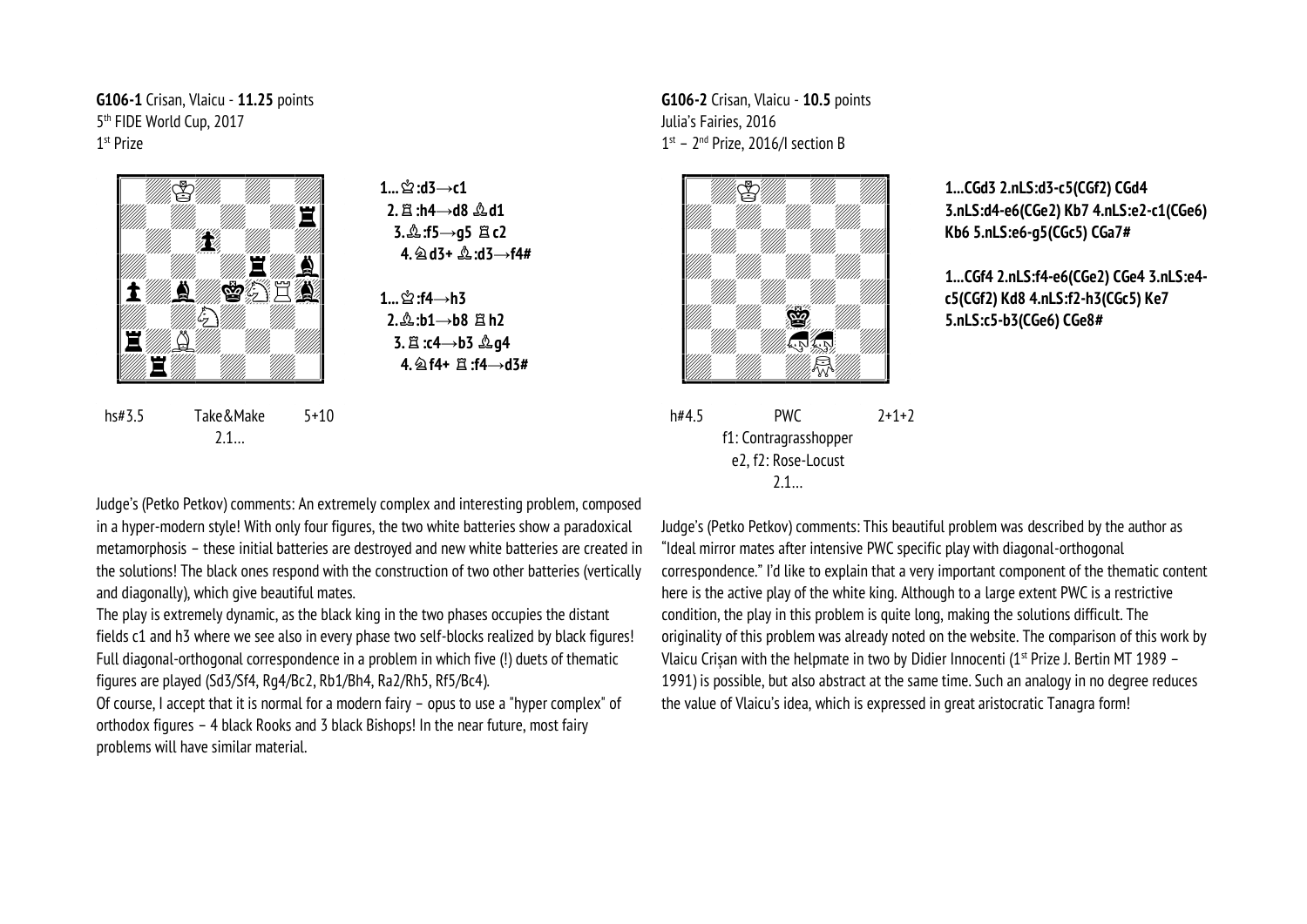**G106-4** Crisan, Vlaicu - **11.25** points Olympic Ty, 2018 Special Prize



**a**) 1...  $\stackrel{A}{\simeq}$  :d3→**c1 2.**q**:a6→e2** q**:d5→d6 3.**u**:d6→d3** q**:f4→h3 4.**q**:d2→f1+** m**:f1→f4#**

**b)** 1...  $\stackrel{.}{\cong}$ :f4→h3  **2.**o**:f8→f2** o**:d5→d6+ 3.**u**:d6→f4** o**:d3→c1 4.**o**:g3→f1+** m**:f1→d3#**

hs#3.5 Take&Make b)  $\angle$  e5  $\rightarrow$  q4 8+10

**G106-5** Crisan, Vlaicu - **9.75** points Die Schwalbe, 2017 Dedicated to bernd ellinghoven



hs#3.5 Chinese pieces c4, e5: half-neutral b)≌a1→h4 7+5 **a) 1...LEf7!! 2.hnVAb8=n LEa:d4 3.hnPAc7=n PAd3 4.**q**e5+ hnVA:e5=b#** (5.hnPAc3=w??)

**b) 1...LEa5!! 2.hnPAc8=n LEf:d4 3.hnVAc7=n VAd3 4.**  $\& c4+$  hnPA:c4=b# (5.hnVAf4=w??)

Judge's (Petko Petkov) comments: In the starting position there are white batteries S/R and S/B. On the first move the black King destroys these batteries by capturing the forward pieces (Knights). This operation leads to the formation of new white batteries and beautiful finishes in which we see white and black "double check against double check – mate". An excellent concept, realized by play of five pairs of thematic pieces in full diagonalorthogonal correspondence, with activity of the two Kings and optimal use of the fairy condition! Remarkable!

Similar batteries and initial king's moves (captures) exist in the well known problem by the Romanian maestro Vlaicu Crişan (5th World Cup, 2017, 1st Prize) I do not want to say that the old problem is a predecessor of the new one, but still, to some degree, I am disturbed by the quoted analogy.

On this basis, I award a special prize to the new problem, which is much better than the previous.

Giegoldesque keys, unpinning a white piece and creating an indirect triple masked royal anti-battery. Four pairs of pieces mutually change their roles (Re6/Bb5, PAc4/VAe5, LEa4/LEf6, PAb3/VAf5). Meredith with lots of anti-battery play in diagonal-orthogonal correspondence.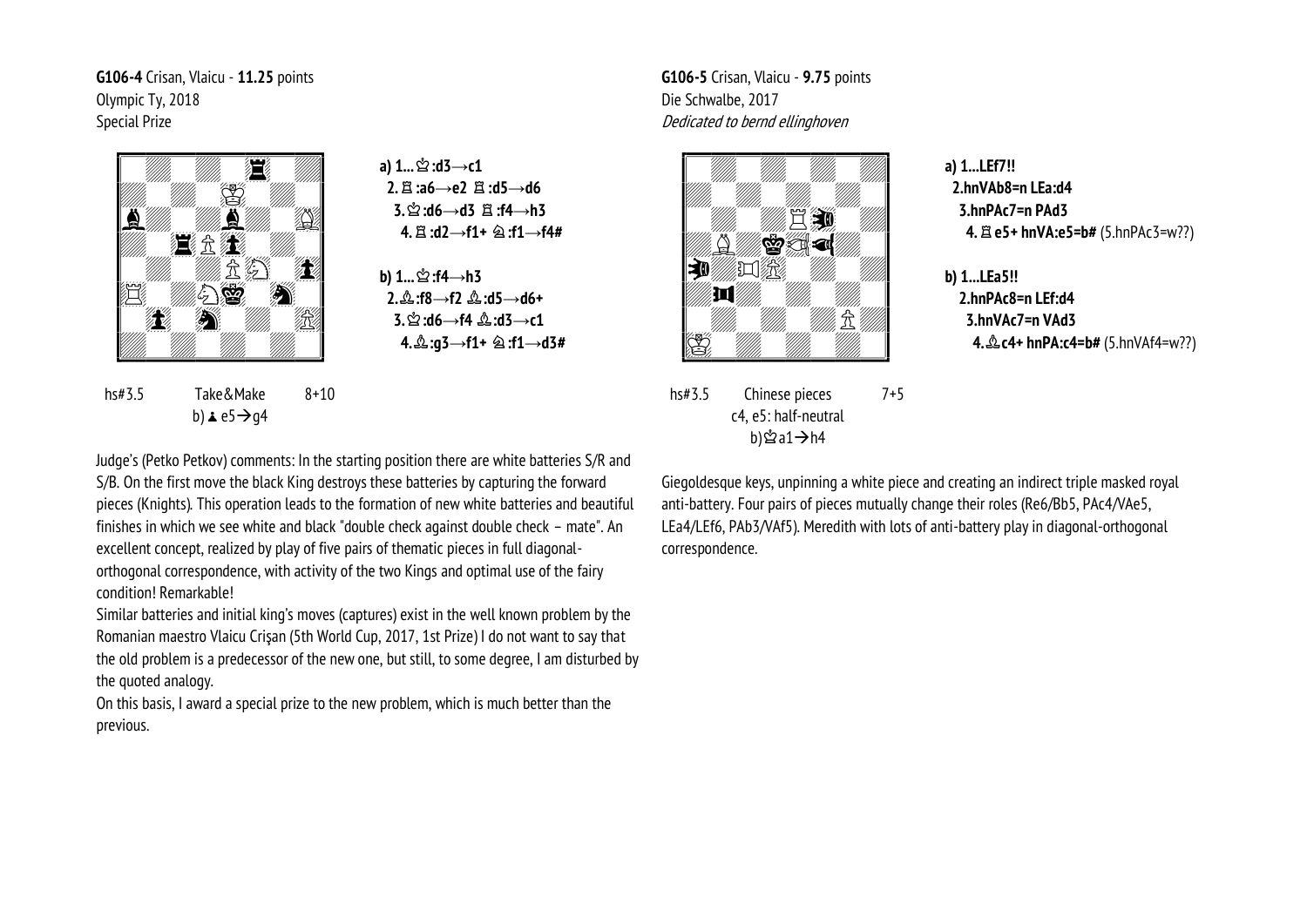G185-1 Petkov, Petko - 11.5 points StrateGems, 2017 1<sup>st</sup> Prize In memory of my mother Danka Petkova



**GhostChess**  $0+1+5$  $hs = 3$ a6, d2, f5, f3: halfneutral b.c) neutral N.B h8

a)  $1 \text{ m} \boxtimes \text{ h}6 \text{ m} \boxtimes \text{ :a6!}$ 3.nhn  $\hat{z}$  d3=wh+! nhn  $\hat{z}$  :d3=bh ==

b) 1.nNd6 nN:f5! 2.n  $\mathfrak{B}$  a4+!! hn  $\mathfrak{B}$  :a4=nh  $3$  nhnNc $2$ =wh+ $1$  nhn  $\mathbb{H}$  ·c $2$ =hh ==

c)  $1 \text{ m} \& c3 \text{ m} \& c12!$ 2.n  $\mathfrak{B}$  a2+!! hn  $\mathfrak{B}$  :a2=nh  $3 \text{ nhn} \triangle \rho 4 = wh + 1 \text{ nhnN} \cdot \rho 4 = hh$ 



G185-2 Petkov, Petko - 9.5 points

JT "D.-I. Nicula - 50", 2018

1<sup>st</sup> Prize

 $h#2$ Lortap, Locusts  $7 + 5$ b,c)  $(f8 \rightarrow d4, h6)$ 

置 e8=piece A,  $\triangle$ c3=piece B,  $\triangle$  h4=piece C a) 1.LO:e8-d8  $\triangle$  f6! 2.LO:f6-g5  $\triangle$  h7#!! LOxA, LOxB, C mates b) 1.LO:c3-b2  $\Xi$  b4! 2.LO:b4-b5  $\Xi$  g8#!! LOxB, LOxC, A mates c) 1.LO:h4-h3 耳e6! 2.LO:e6-d7 2g7#!! LOxC, LOxA, B mates

1<sup>st</sup> White trio - forward line-pieces: Re8, Bc3,  $Rh4$ 

2<sup>nd</sup> White trio - rear white pieces: LOc8,  $10a1.10h$ In the initial setting the black King has 3 (!) free squares: q8,q7,h7!

Two systems of cycles with Zilahi motives:

 $1<sup>st</sup>$  cycle - om 1st move between nature of pieces which stand on h8 and half-neutral pieces (hnNa6, hnnRd2, and hnnBf5) as follow: a)1.nR  $x$  nhN, b) 1, nN  $x$  nhB, c) 1.nB $x$  nhR 2<sup>nd</sup> complete cycle - between half-neutral-pieces only: captured piece on 1st black move / sacrifice on 3rd white move / final capture on 3rd black move

Other thematic elements: 3 nO sacrifices, 3 finals with cyclical duets of pieces: nR/hbB, nN/hbR, nB/hbN, triple Ghost - motives in finals (!), change of phase by the hnKing, 6-men aristocrat! Forsberg - twins! Shown for the first time!

1. A paradoxical thematic mechanism with three special 'ecto - batteries' in which the orthodox white line - figures are "front pieces" and the three white Locusts - "rear pieces"! In the beginning White is not under "check" because the front line - pieces are deactivated by the rear Locusts!

2. Complete cycle with change of function between the white pieces A.B.C with motives: passive sacrifice / active sacrifice / mating move!

3. Double Zilahi cycle with 2 thematic captures in each solution.

4. Double annihilation theme + Super activity by the black Locust.

5. Double line-opening for white Locusts.

6. Paradoxical model mates delivered by pieces A, B and C, performing long moves and standing on adjacent fields to the black king!

7. Meredith without white Pawns. Shown for the first time!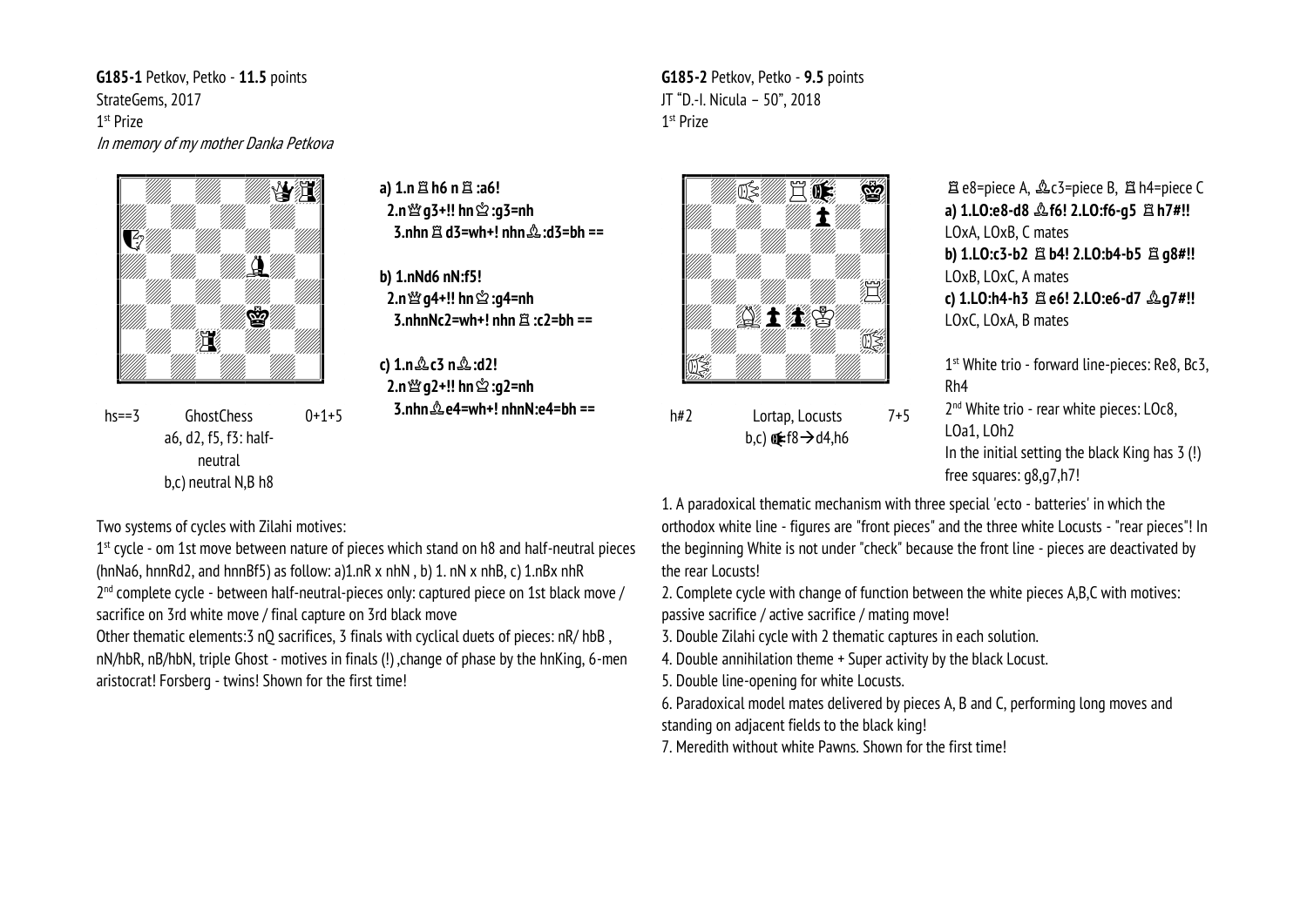G185-3 Petkov, Petko - 10.5 points StrateGems, 2018



a) 1.ROc7! n  $\hat{\otimes}$ :d3+! A 2.nRO:d3+! B nN:d3# C  $1...B$ ?,  $1...($ ?,  $2.C$ ?

b) 1.Nge7! nRO:d3+! B 2.nN:d3+! C n  $\hat{\otimes}$  :d3# A  $1...C$ ,  $1...A$ ?,  $2.A$ ?

c) 1.  $\hat{\otimes}$  d4! nN:d3+! C 2.n  $\hat{\otimes}$  :d3+! A nRO:d3# B  $1...A$ ?,  $1...B$ ?,  $2.B$ ?



G185-4 Petkov, Petko - 10 points

StrateGems, 2017

4<sup>th</sup> Prize

**AntiCirce Couscous**  $hs#2.5$  $7 + 8$  $b, c$ )  $\triangleq q1 \rightarrow h2, e4$ 

a) 1... 營f7 2. 且 q5! 營f5! 3. 營 e4+ 暨 :e4 (營 d1)#

 $b)$  1... $Na5$ 2. 且 h5! Ne7! 3. 營 c3+ N:c3 (Nd1)#

c) 1... \$g5 2. 耳f5! 2h6! 3. 營 e3+  $\triangle$ :e3 ( $\triangle$ d1)#.

 $hs#2$ Disparate  $5 + 4 + 3$ a2. b4: Rose q8, h1: Nightrider b,c) $\bigcirc$ a2 $\rightarrow$ a4,a1

1. Threefold play on the same square - d3 (Tzuica-2018 theme) - realized in play only by neutral pieces+ simultaneously control to both KIngs!

2. Three consecutive cross checks in every solution (a la Tzuica -2017 theme)!!

3. Complete Cycle of mutial captuing moves: ABC, BCA, CAB including double ZILAHI cycle. 4. Double cycle (on the first black move) of tries with dual-avoidance effect: 1...B?. 1...C?.

 $1...C$ ,  $1...A$ ,  $1...A$ ,  $1...B$ ,

5. Cycle (on the second white move) of tries with dual-avoidance effect: 2.C?, 2.A?, 2.B?

6. Disparate - effects on every half-move (4 fois!), including mate!

7. Model-mates in Meredith!

8. Shown for the first time!

1. Cyclic play and cyclic change of functions of 3 black figures that initially pin the white Oe1: battery front / battery rear / pins white rook

2. Threefold removal of control on h4-square (w.King), unpin of white O and three sacrifices

of w.O. Threefold occupation of black pieces on d1 - square.

3. Bivalve theme in play of w.R (opens line for w.N, closes line of black piece).

4. Shown for the first time!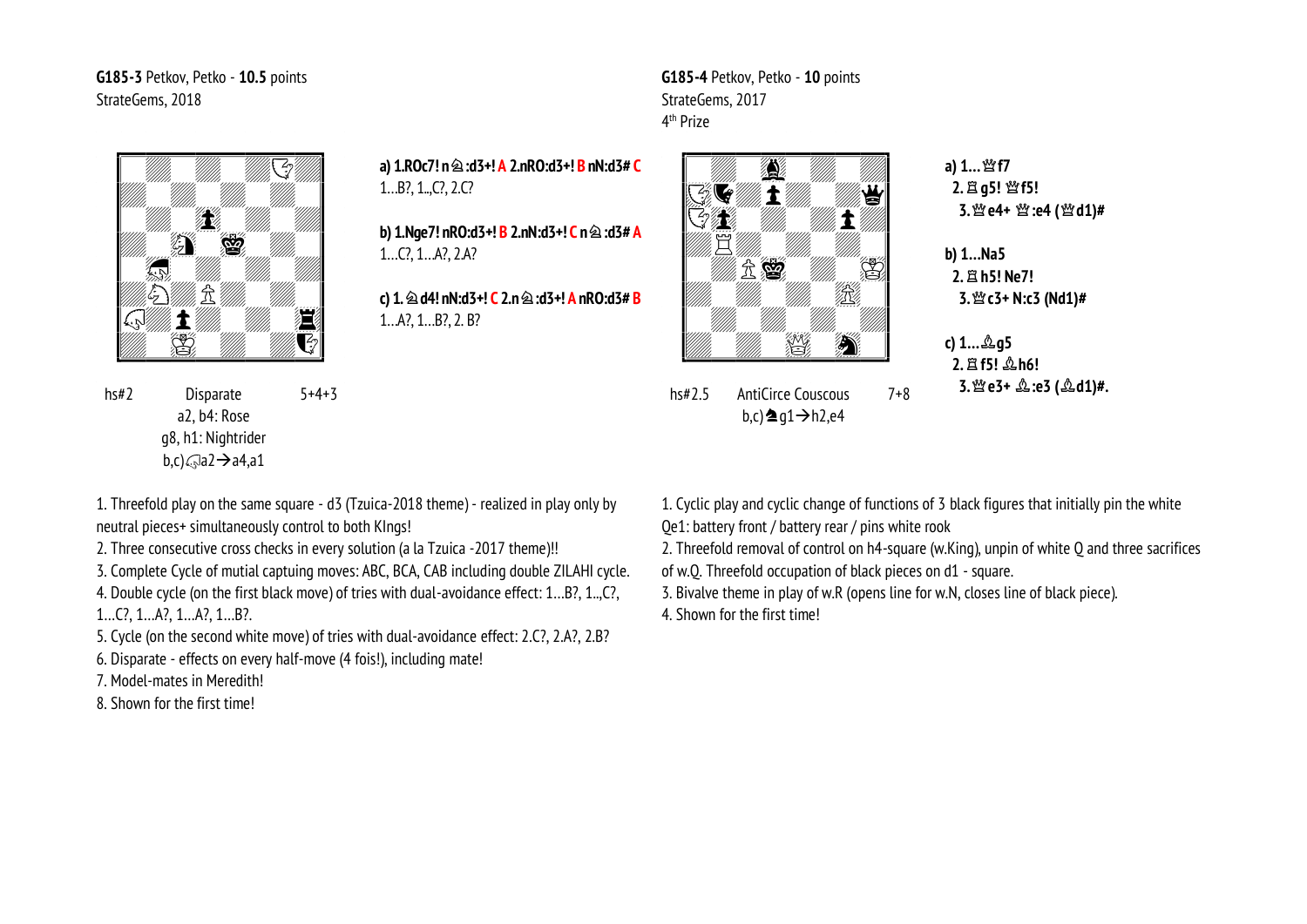G027-1 Grolman, Lev - 9 points JT "SuperProblem - 10", 2016 1<sup>st</sup> Prize



 $h#2$ AntiCirce  $1+6+5$ b6, e6: Nightrider c4, q6: Equihopper  $2.1...$ 

1.nEca8! nE:q6(nEq8)+ 2.nNea8! nN:b6 (nNb8)# 2. nNba8? nN:e6 (nNe8)+ ? 3. 骂 c7!

1.nEga8! nE:c4(nEc8)+ 2.nNba8! nN:e6 (nNe8)# 2. nNea8? nN:b6(nNb8)+ ? 3.nEa8!

1.nNba8? nEqc6 2.nEe4 nN:e6(nNe8)+ ? 3.n 營 c7! 1.nNea8? nEcc6 2.nEe4 nN:b6(nNb8)+ ? 3.nEga8!



G027-3 Grolman, Lev - 9.5 points

SuperProblem, 2017

1<sup>st</sup> Prize

AntiCirce  $hs#3.5$  $6 + 5 + 9$ d1, e1: Nightrider  $b1. h2:$ leo  $2.1...$ 

 $1...$  n  $\mathbb{Z}$  :e3(n  $\mathbb{Z}$  h8) 2.n 盒:c8(n 0 h1) n 8 c5 3.n 盒:h2(n 盒 a1) nNg7 4. nNe:c5 (nNc8)+ n  $\Xi$  :b1(n  $\Xi$  a8)#

 $1...n \nleftrightarrow$ : f4(n  $\nleftrightarrow$  h8)  $2.n \nleftrightarrow n3(n \nleftrightarrow n1) n \nleftrightarrow n4$ 3.n  $\Xi$  :e1(n  $\Xi$  a1) nLEh4 4. nLE:e4(nLEe8)+ n  $\Xi$  :d1(n  $\Xi$  a8)#

An original mechanism of the interaction in both solutions of four fairy neutral pieces when they are passing through one corner square of the chess-board with the following double taking and the peculiar formation of the mate of two checks of the consecutive formation. The doubled effect like Zilahi, but with taking of the neutral pieces when it is the turn of a move of the white pieces. The change of the functions of two couples of fairy neutral pieces nEc4, nEq6 and nNb6, nNe6, each of which had a role both the beating figure and the figure being knocked down.

Meredith with the representation of the interesting way of making of the double mate by means of a «building on» of the single, thematic false tracks and the identical solutions with the correct mates

Complete tactical analogy of the play in both phases.

One neutral rook creates a protective barrier for forming and making a double check to the black king with a pair of the neutral nightriders after its taking in the first solution. The second neutral rook makes a concluding stroke by means of transformation of a double check to the black king for mating to the white king. Coming to the mating field the second neutral rook according to AntiCirce was at all four angular fields of the chess-board. knocking down four pieces including a pair of neutral Leos.

The neutral rooks switched the roles with simultaneous changing of functions of a pair of neutral nightriders with a pair of neutral Leos in the second solution.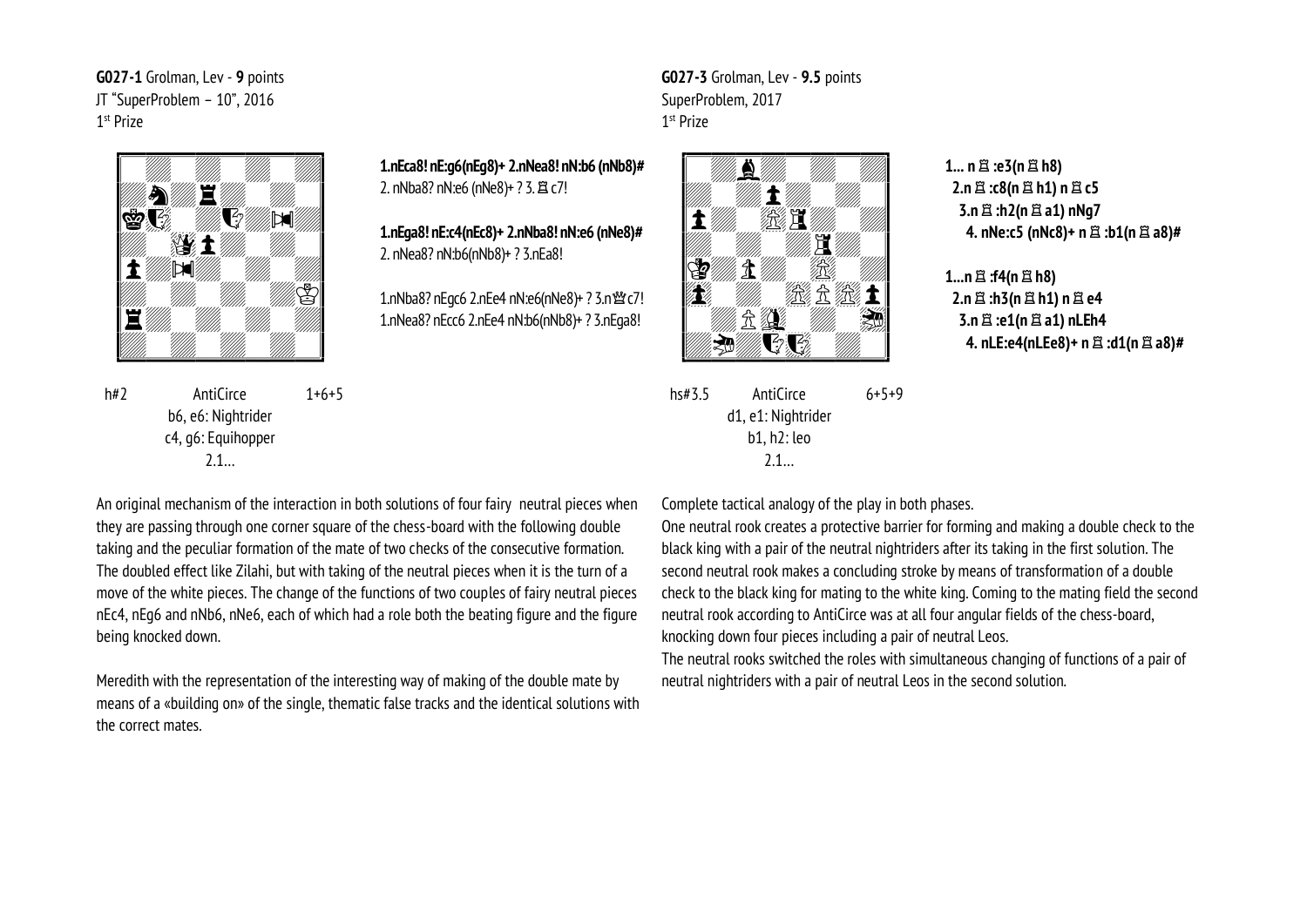G027-5 Grolman, Lev - 10.5 points Moscow Ty, 2018 1<sup>st</sup> Prize



1.LIf7 nN:f7 $\rightarrow$ h5 2.Nd2 n $\&$ :d2 $\rightarrow$ b1# 1.  $\hat{\otimes}$  g5 n $\hat{\otimes}$ :g5 $\rightarrow$ h7 2.Lla3 nN:a3 $\rightarrow$ c1# 1.Llae7 nNg:e7 $\rightarrow$ b7 2.Ne7 nLl:e7 $\rightarrow$ d5# 1.  $\hat{\otimes}$  df8 nLI:f8 $\rightarrow$ d7 2.LIf2 nN:f2 $\rightarrow$ c5#

 $h#2$ Take&Make  $1+7+5$ a7. c5: Lion d6, q6: Nightrider  $4.1.1.1$ 

G027-6 Grolman, Lev - 10 points SuperProblem, 2018 3rd Prize



1.Llc3 nNa1+ 2.Nce3 nLI:e3 $\rightarrow$ d1# 1.b5 nLI:a8 $\rightarrow$ c4+ 2. $\mathcal{W}$ f4 nN:f4 $\rightarrow$ f6# 1.Llg6 nNe8+ 2. <a> 1</a> f6 nLl:f6  $\rightarrow$  d4# 1.g5 nLI:h8 $\rightarrow$ g8+ 2. $\mathfrak{B}$ g6 nN:g6 $\rightarrow$ h6# 1.c5 nNc6+ 2.Lle5 nNd:e5 $\rightarrow$ e3#

Take&Make  $h#2$  $3+16+5$ e8, h6, a3, a1: Lion a8, c7, d7, e7, b2: Nightrider  $5.1.1.1$ 

The four-stroke cyclic battery quartet of the neutral figures. When playing the formed battery tandems, there are four different mates with the double strokes of the neutral figures a, b, c, d at the closed cycle, when each of them was in the role of the front revealing and the rear ambush figure while keeping the tactical analogy of the game in «Take & Make» style in all phases. The black Lion is involved in the game in all four phases in the pair either with the black nightrider or with one of the black knights. The mating pictures were created with the participation of all neutral figures.

The five-phase cyclic battery complex of five neutral fairy figures. When playing the formed battery tandems, five different mates with the double strokes of the neutral fairy figures a, b. c. d. e at the closed cycle, when each of them was in the role of the revealing and the ambush figure.

In all phases the black figures have practically a homogeneous purposeful game «on loading» of the formed batteries with the black figures when keeping the sequence of their moves. Revealing of the formed batteries by all neutral figures by turns in the cyclic order with the completion of the identical mate finals by taking these «loaded black figures». All neutral figures are involved in the mate final positions.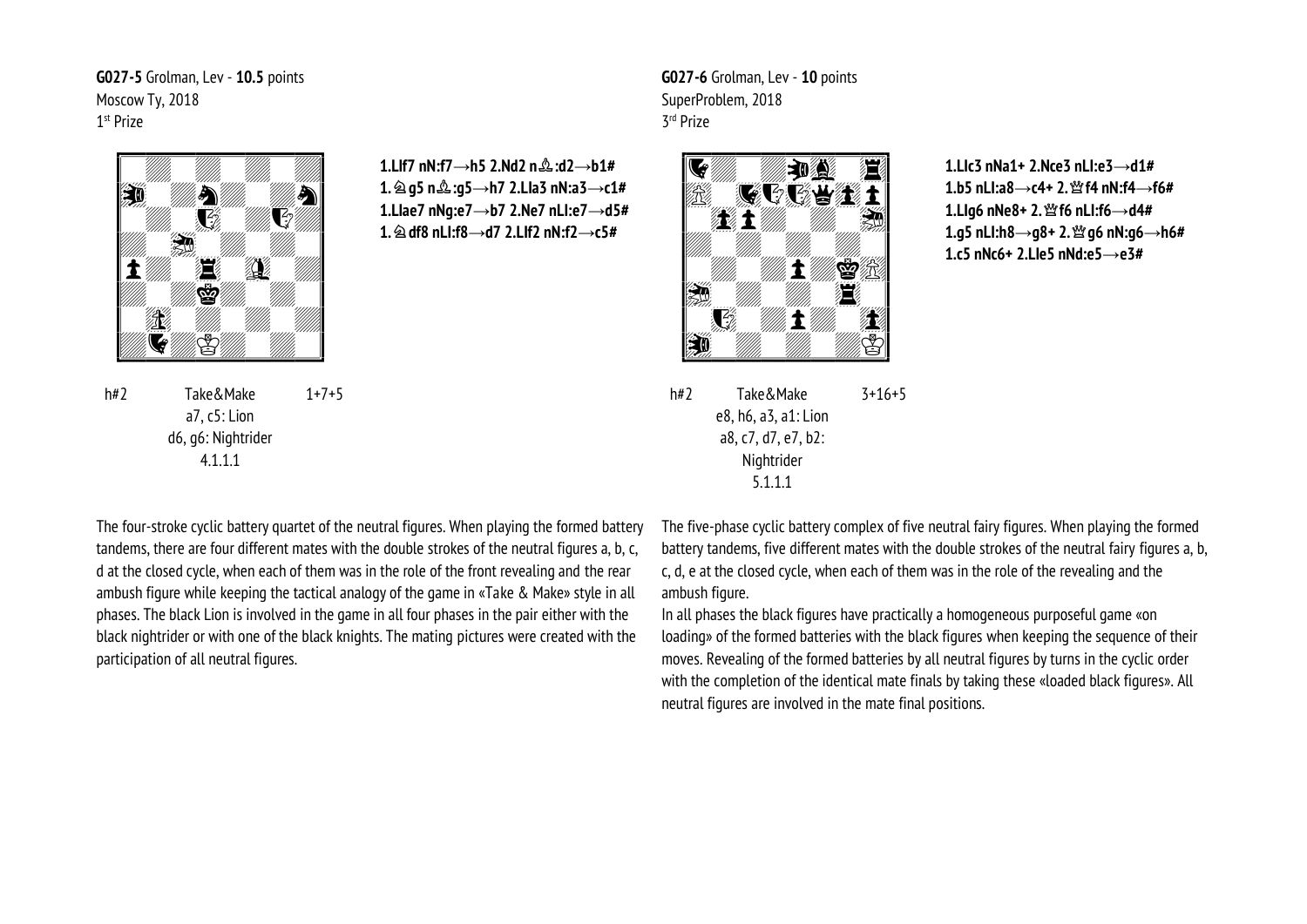**G190-1** Gadjanski, Borislav - **10** points SuperProblem, 2018 1<sup>st</sup> – 2<sup>nd</sup> Prize



b7, h7, h1: Andernach Leo 2.1…

**1.hLEg7 LEf7 2.hLEf7[g7=b]!** u**a7 3. @ a3 VA:b4!** (VAd6~?)  **4.hLEb7+ hLE:b7[f7=b]#**

**1.hLEg2 LEf3 2.hLE:f3[g2=b]!** u**a8 3. @ a2 PA:b4!** (PAf4~?)  **4.hLEb7+ hLE:b7[f3=b]#** **G190-2** Gadjanski, Borislav - **9.5** points Olympic Ty, 2018 2 nd Prize



hs#2.5\* Take&Make 2.1… 11+6 **1... ... 2.**u**:d5→e7** o**:g2→c2!! 3.**m**:c2→d3!** zzq**:d3→e5#**

**1...**o**:b4→c2!! 2.**q**g:c2→e4!** m**b4! 3.**u**:b4→a6** zz o**:e4→c4#**

(2. □ :c2→a4? … 4. **△**:h1→c6)

Paradoxical W/B – switchback: departure in the 1<sup>st</sup> and return in the very last (8<sup>th</sup>) half-move! Perfect ODT (with hccLeos & Leos) + exchange of functions between four pairs of pieces: h1/h7, a7/a8, c3/c4, f4/d6. Orthogonal and diagonal mixed Bristol with switchback and changing color. Orthogonal and diagonal self-blocks by SS. The h2-b8 diagonal must be opened by "removing" one of two black units. These units (Vao & Pao) do it reciprocally with "Chinese hideways" on b4. Mat (by double check) with hccLEOs, which are initially white. All fairy pieces are Chinese.

- Battery mates with double check after "zugzwang", where both, the front and the rear, battery pieces are pinned (before and after the matting moves).

- BR diagonal Pelle-maneuver in the set play, and BB orthogonal Pelle-maneuver in the solution. (the paradoxical movements of the black rook and the black bishop)

- 8 take&make moves = 4 in set play + 4 in solution!

- Cyclical mutual capturing of Rg2, Bc6, Sb4 & Bc5: AxB, BxC, CxD, DxA ( A=Bc6, B=Rc2,  $C=BC5, D=Sb4$ 

- Masked Half-pin on the c-line, with the BBs "take&make movements" along this line. All moves of bishops are orthogonal, and all moves of rooks are diagonal!